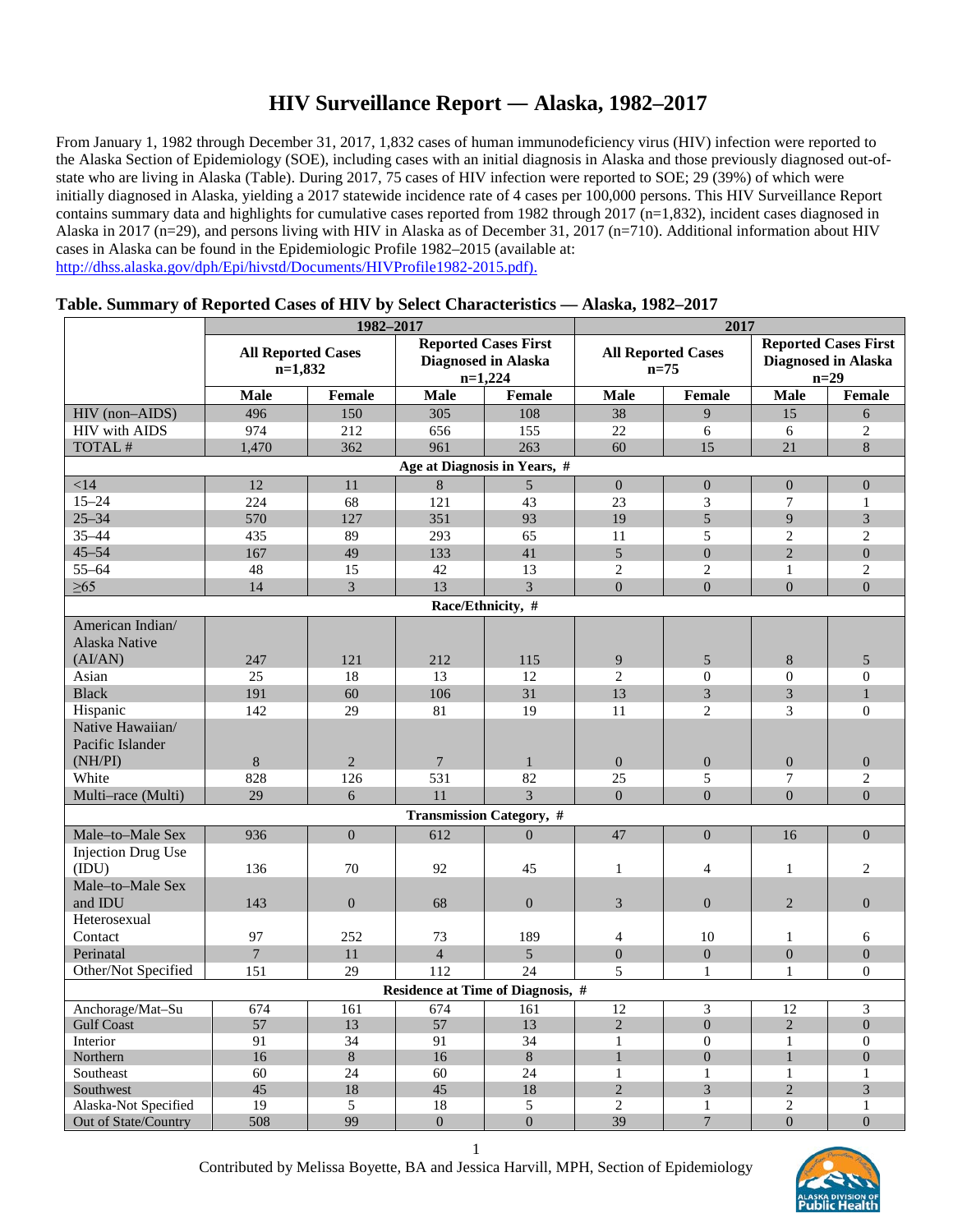### **Cumulative Reported Cases of HIV, 1982–2017**

# **Highlights Cumulative HIV Cases 1982–2017, n=1,832**

- 1,186 (65%) ever had a diagnosis of AIDS
- 644 (35%) are known to have died
- $1,470 (80%)$  were male
- 936 (51%) were men who have sex with men (MSM); 349 (19%) were heterosexual (Hetero)
- 954 (52%) were White; 368 (20%) were Alaska Native/American Indian; 251 (14%) were Black
- 1,224 (67%) had an initial diagnosis in Alaska; 835 (68%) of those were living in Anchorage/Mat-Su at the time of diagnosis

Figure 2. Cumulative Reported Cases of HIV by Age at Diagnosis and Gender, Alaska *―* 1982–2017



Figure 4. Cumulative Reported Cases of HIV by Transmission Category, Alaska *―* 1982–2017



Figure 1. Cumulative Reported Cases of HIV and Known Deaths by 5 Year increments, Alaska *―* 1982–2017







Figure 5. Cumulative Reported Cases of HIV by Residence at Diagnosis, Alaska *―* 1982–2017





2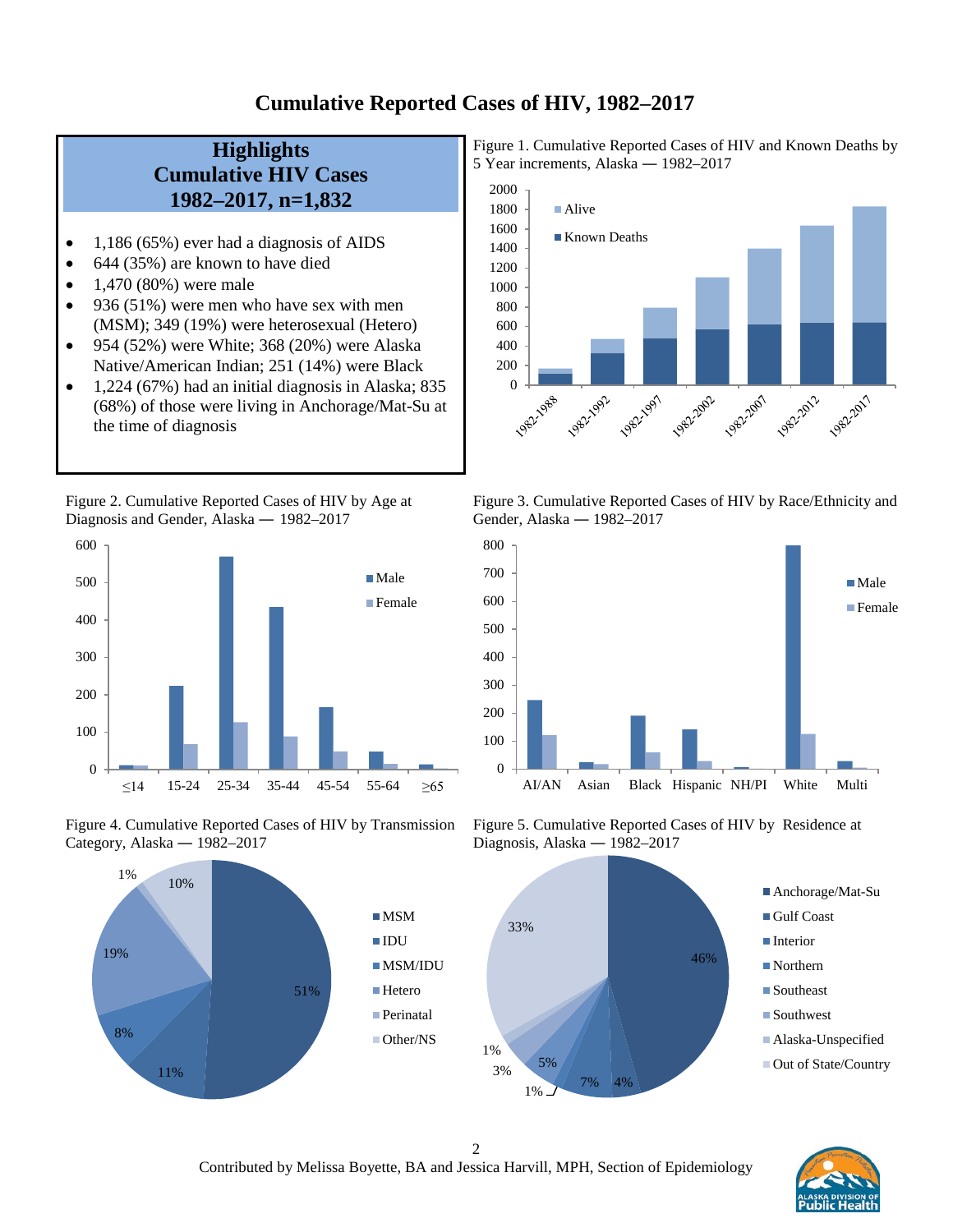#### **Reported Cases of HIV Newly Diagnosed in Alaska, 2017**



Figure 7. Reported Cases of HIV Newly Diagnosed in Alaska by Age at Diagnosis and Gender, 2017



Figure 9. Reported Cases of HIV Newly Diagnosed in Alaska by Transmission Category, 2017



Figure 6. Reported Cases of HIV Newly Diagnosed in Alaska by Year *―* 2008–2017



Figure 8. Reported Cases of HIV Newly Diagnosed in Alaska by Race/Ethnicity and Gender, 2017



Figure 10. Reported Cases of HIV Newly Diagnosed in Alaska by Residence at Diagnosis, 2017





3 Contributed by Melissa Boyette, BA and Jessica Harvill, MPH, Section of Epidemiology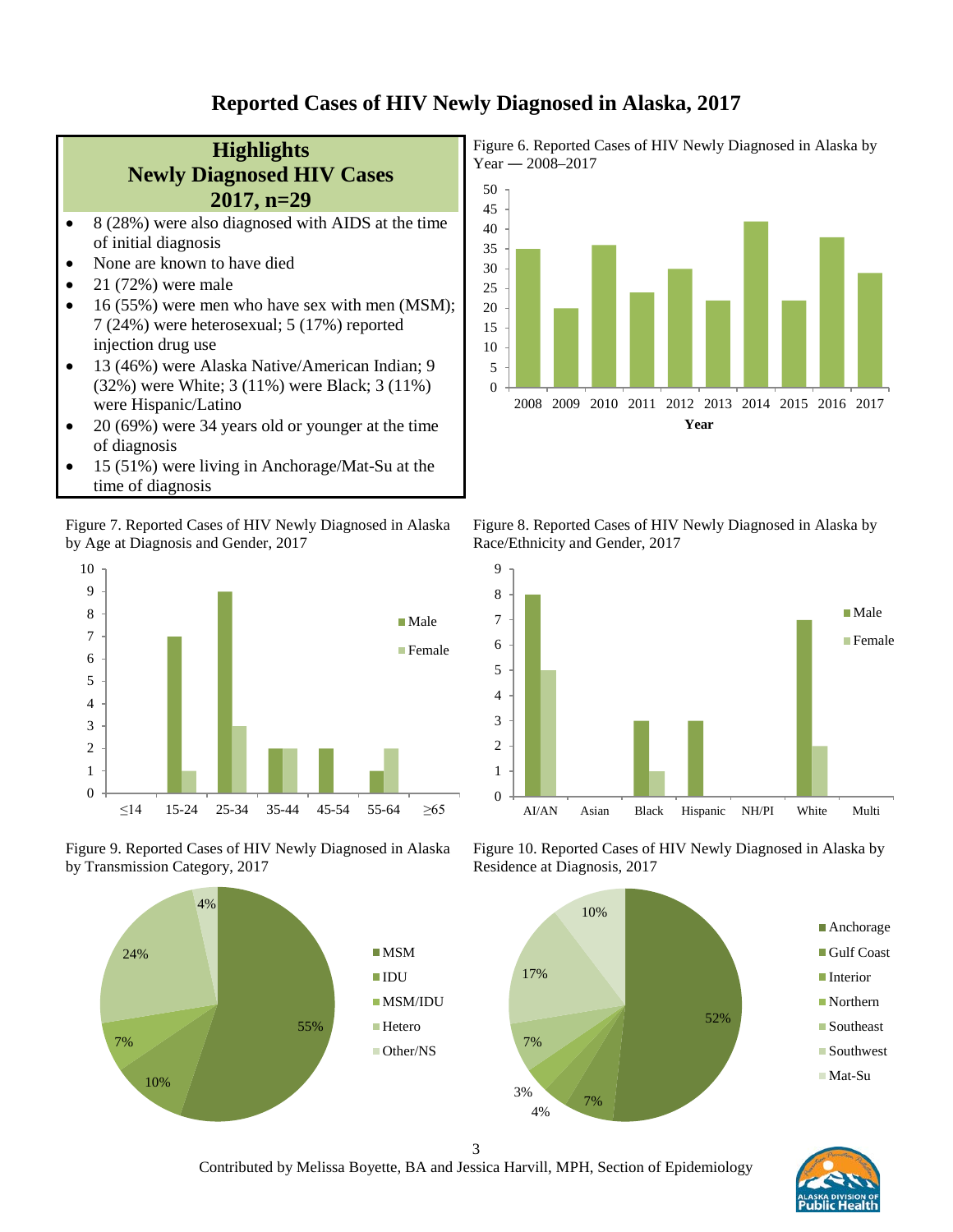# **Persons Living with HIV/AIDS in Alaska as of December 31, 2017**

# **Highlights Persons Living with HIV in Alaska As of December 31, 2017, n=710**

- 385 (54%) ever had a diagnosis of AIDS
- 530 (75%) were male
- 339 (48%) were men who have sex with men (MSM); 189 (27%) were heterosexual
- 296 (42%) were White; 194 (27%) were Alaska Native/American Indian; 101 (14%) were Black
- 468 (66%) had an initial diagnosis in Alaska; 310 (66%) of those were living in Anchorage/Mat-Su at the time of diagnosis
- 91% of those thought to be living with HIV in Alaska during 2017 were engaged in medical care, and of those 91% were virally suppressed

Figure 12. Persons Living with HIV/AIDS in Alaska by Age at Diagnosis and Gender As of December 31, 2017









 *‡ Includes all cases who lived in Alaska (AK) during 2017; cases with unknown residence and no activity in the surveillance system for 10 or more years were excluded (n=25) \* Received at least one CD4/Viral Load between Jan. 1 and Dec. 31, 2017*

 *+Viral Load ≤200 copies/mL*





Figure 15. Persons Living with HIV/AIDS in Alaska by Residence at Time of Diagnosis As of December 31, 2017



# **Supplemental Data**



4 Contributed by Melissa Boyette, BA and Jessica Harvill, MPH, Section of Epidemiology